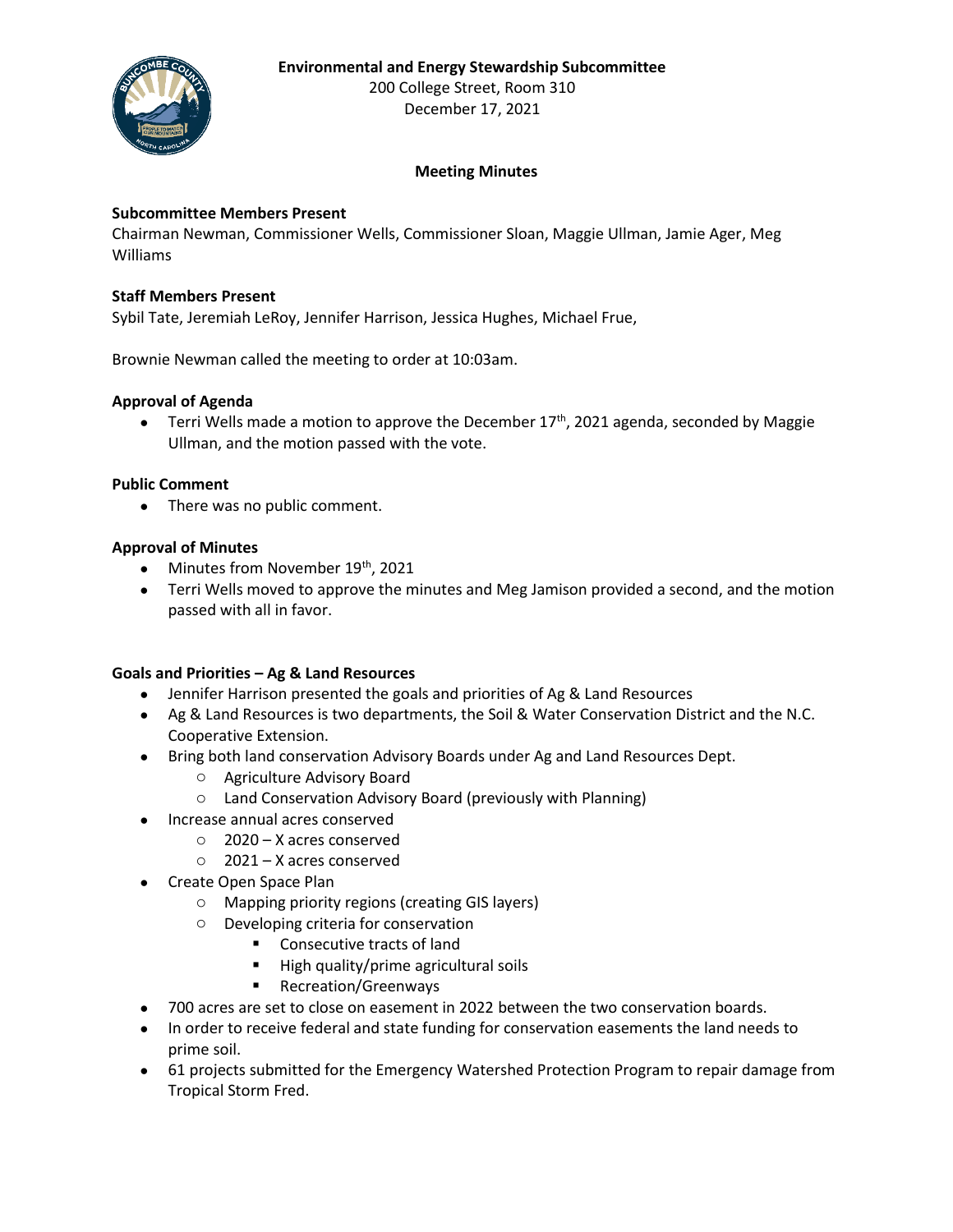# **Environmental and Energy Stewardship Subcommittee**



200 College Street, Room 310 December 17, 2021

# **Meeting Minutes**

- Contracting with EQI (Environmental Quality Institute) to monitor 16 sites for water quality. 45 sites are being monitored throughout Buncombe County.
- Commissioner Sloan asked if there is a way to pinpoint where the fecal coliform is coming from. Harrison stated there is a universal misunderstanding that water quality issues are related to our livestock producers however studies the majority of fecal coliform comes from wildlife and failed septic's.
- There are some programs to help with failing septic's in the area. For example, Mountain Valley RC&D has a program to help with failing septic's but it is only for those along the Ivey River. The funding is a cost-share program that can help repair or replace a septic.
- All programs in the Ag & Land Resources are on a voluntary basis, there can be assistance in the regulation but the department cannot enforce the regulations.
- Each watershed area has a different area of concern. In Cane Creek and Swannanoa the issue largest issue is sedimentation. In Ivy the issue is fecal coliform. As Buncombe County continues to develop the pollutants change.
- Land Conservation Plan
	- o Actively recruit landowners in priority conservation areas
	- o Integrate Comprehensive Plan data into conservation planning
	- o Open space
	- o Land use
	- o The Ag Advisory Board has over 30 landowners waiting to receive funding for conservation easements.
- Water Quality Task Force
	- $\circ$  Work with EQI and partners to develop a task force to interpret the water quality data
	- o Set priority watersheds for improvement
	- o Create a plan for addressing water quality one watershed at a time
	- o Apply for and manage additional Federal/State funding from TS Fred
- Feedback from Subcommittee
	- o Resource Institute has lobbied the State Legislator's for funding for water quality initiatives in North Carolina. \$7 million was awarded. Funding for these projects will be competitive, but there are numerous projects that can be funded in Buncombe County.
	- $\circ$  Focus on not only the issues that are currently in front of us but also looking to other municipalities that have had increased development and issues they are facing now. What programs can be implemented to ensure a decrease in issues for the future.

## **Goals and Priorities - Sustainability**

- Jeremiah Leroy presented on the goals and priorities for sustainability
- Energy Efficiency (internal)
	- o Continual efforts to improve efficiency, reduce consumption
	- o LEED Gold standard, renovation, consolidation, elimination of facilities
- Solar on public buildings
	- o 41 total projects (16 County); ~6MW
	- o 3 energized, 5 others substantially complete
- Weatherization/Efficiency Upgrades (LMI)
	- o Energy Saver Network (goal of 100 homes annually)